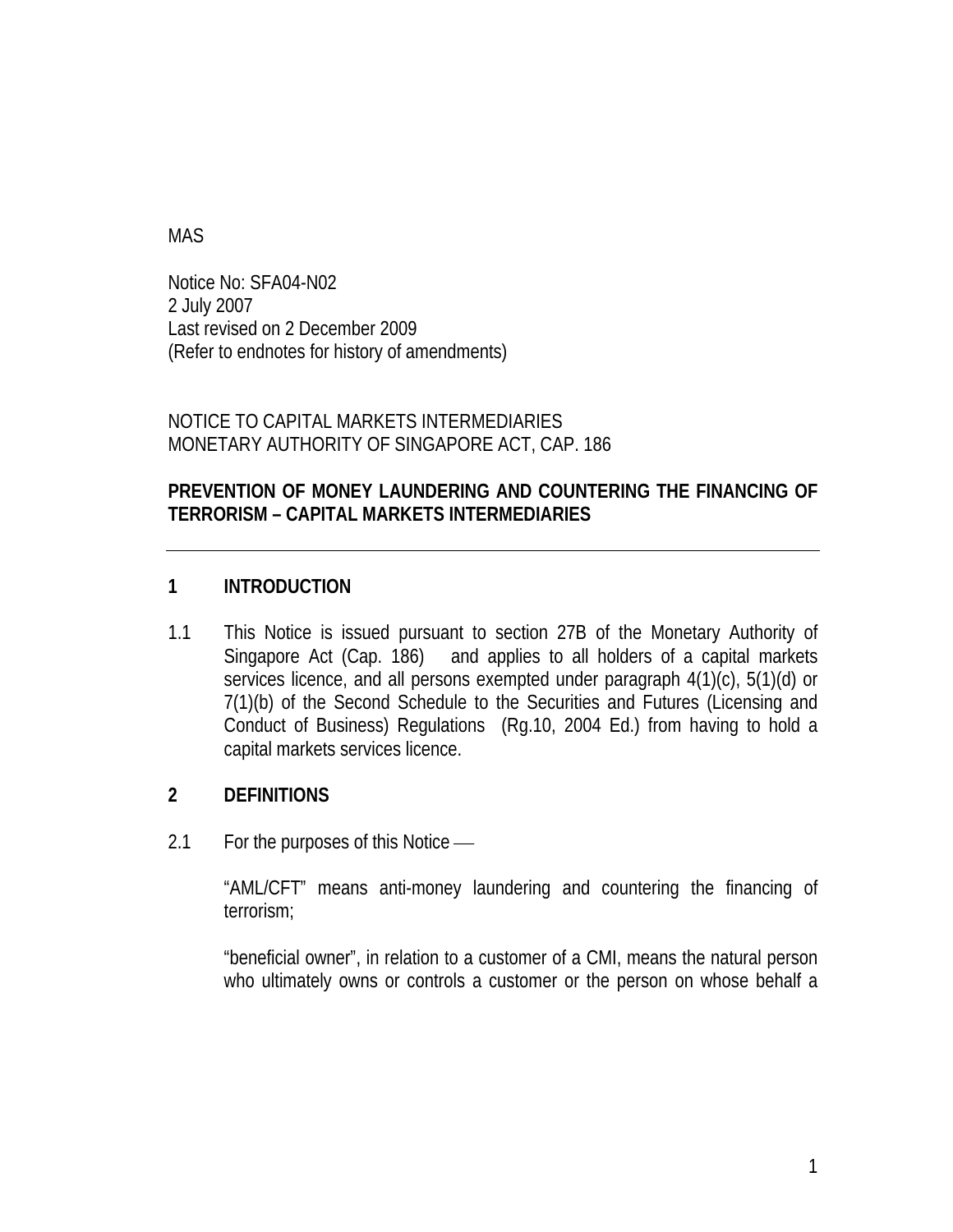transaction is being conducted and includes the person who exercises ultimate effective control over a body corporate or unincorporate;

"business relations" means the opening or maintenance of an account by the CMI in the name of a person and the undertaking of transactions by the CMI for that person on that account;

"company" includes a body corporate formed or established outside Singapore under the law of the country or jurisdiction;

"CDD measures" or "customer due diligence measures" means the process of identifying the customer and obtaining information required by paragraph 4;

"CMI" or "capital markets intermediary" means a person holding a capital markets services licence or a person exempted from having to hold such a licence under paragraph 4(1)(c), 5(1)(d) or 7(1)(b) of the Second Schedule to the Securities and Futures (Licensing and Conduct of Business) Regulations;

"customer", in relation to a CMI, means a person in whose name an account is opened or intended to be opened, or for whom a CMI undertakes or intends to undertake any transaction without an account being opened;

"FATF" means the Financial Action Task Force;

"government entity" means a government of a country or jurisdiction, a ministry within such a government, or an agency specially established by such a government through written law;

"STR" means suspicious transaction report; and

"STRO" means the Suspicious Transactions Reporting Office, Commercial Affairs Department of the Singapore Police Force.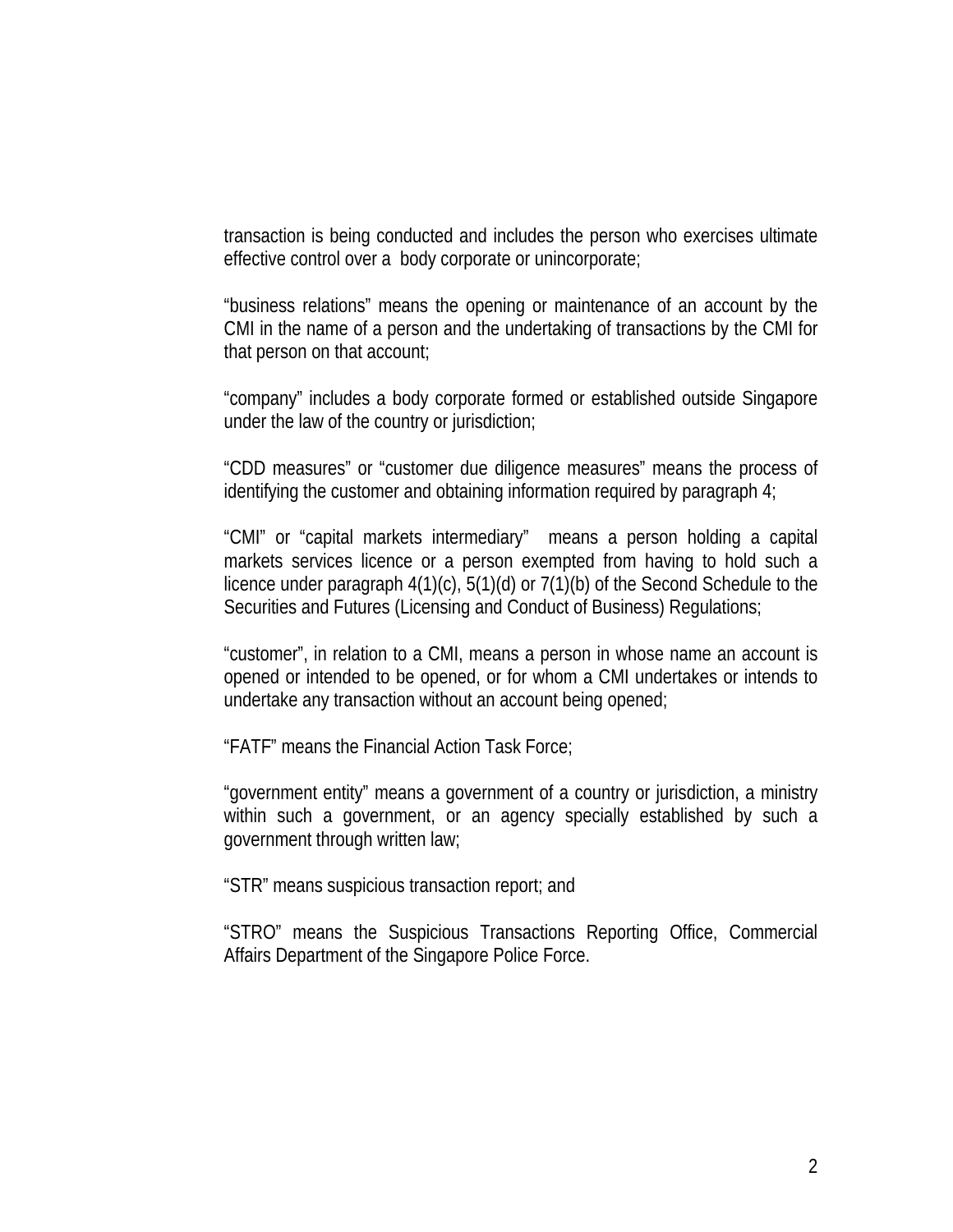- 2.2 A reference to any threshold or value limit expressed in S\$ shall include a reference to the equivalent amount expressed in any other currency.
- 2.3 A reference to the completion of CDD measures is a reference to the situation when the CMI has received satisfactory responses to all inquiries.
- 2.4 Unless the context otherwise requires, a reference to a financial institution supervised by the Authority does not include a person who is exempted from licensing, approval or regulation by the Authority.

### **3 UNDERLYING PRINCIPLES**

- 3.1 This Notice is based on the following principles, which shall serve as a guide for all CMIs in the conduct of their operations and business activities:
	- (a) A CMI must exercise due diligence when dealing with customers, persons appointed to act on the customer's behalf and beneficial owners.
	- (b) A CMI must conduct its business in conformity with high ethical standards, and guard against undertaking any transaction that is or may be connected with or may facilitate money laundering or terrorist financing.
	- (c) A CMI should, whenever possible and to the fullest extent possible, assist and cooperate with the relevant law enforcement authorities in Singapore in preventing money laundering and terrorist financing.

# **4 CUSTOMER DUE DILIGENCE**

#### **Anonymous or Fictitious Account**

4.1 No CMI shall open or maintain anonymous accounts or accounts in fictitious names.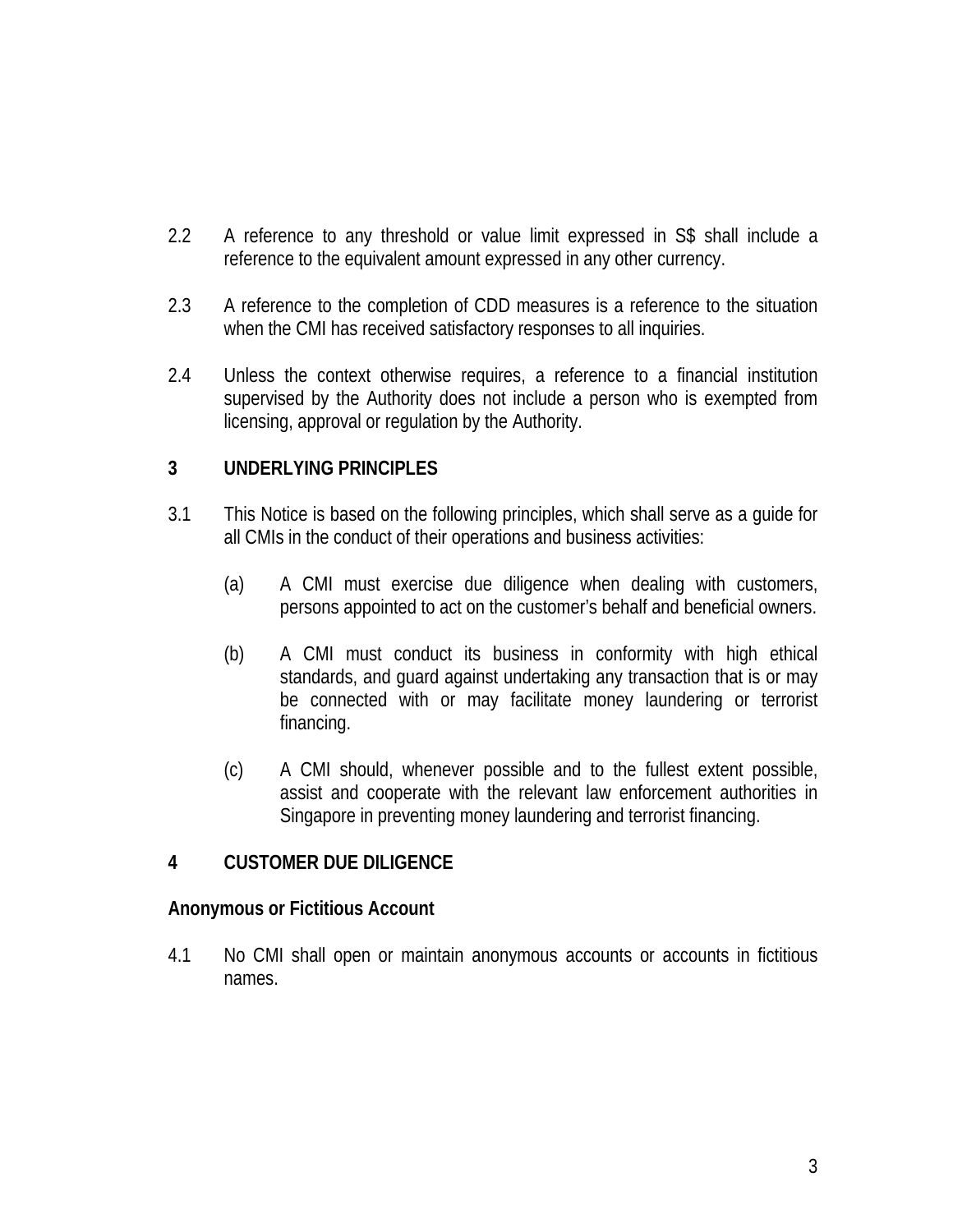### **When CDD measures are to be Performed**

- 4.2 A CMI shall perform CDD measures in accordance with this Notice when
	- (a) the CMI establishes business relations with any customer;
	- (b) the CMI undertakes any transaction of a value exceeding S\$20,000 for any customer who has not otherwise established business relations with the CMI;
	- (c) there is a suspicion of money laundering or terrorist financing, notwithstanding that the CMI would otherwise not be required by this Notice to perform CDD measures; or
	- (d) the CMI has doubts about the veracity or adequacy of any information previously obtained.

#### **CDD Measures where Business Relations are Established**

- (I) Identification of Customers
- 4.3 A CMI shall identify each customer who applies to the CMI to establish business relations.
- 4.4 For the purpose of paragraph 4.3, a CMI shall obtain and record information of the customer, including but not limited to the following:
	- (a) Full name, including any aliases;
	- (b) Unique identification number (such as an identity card number, birth certificate number or passport number, or where the customer is not a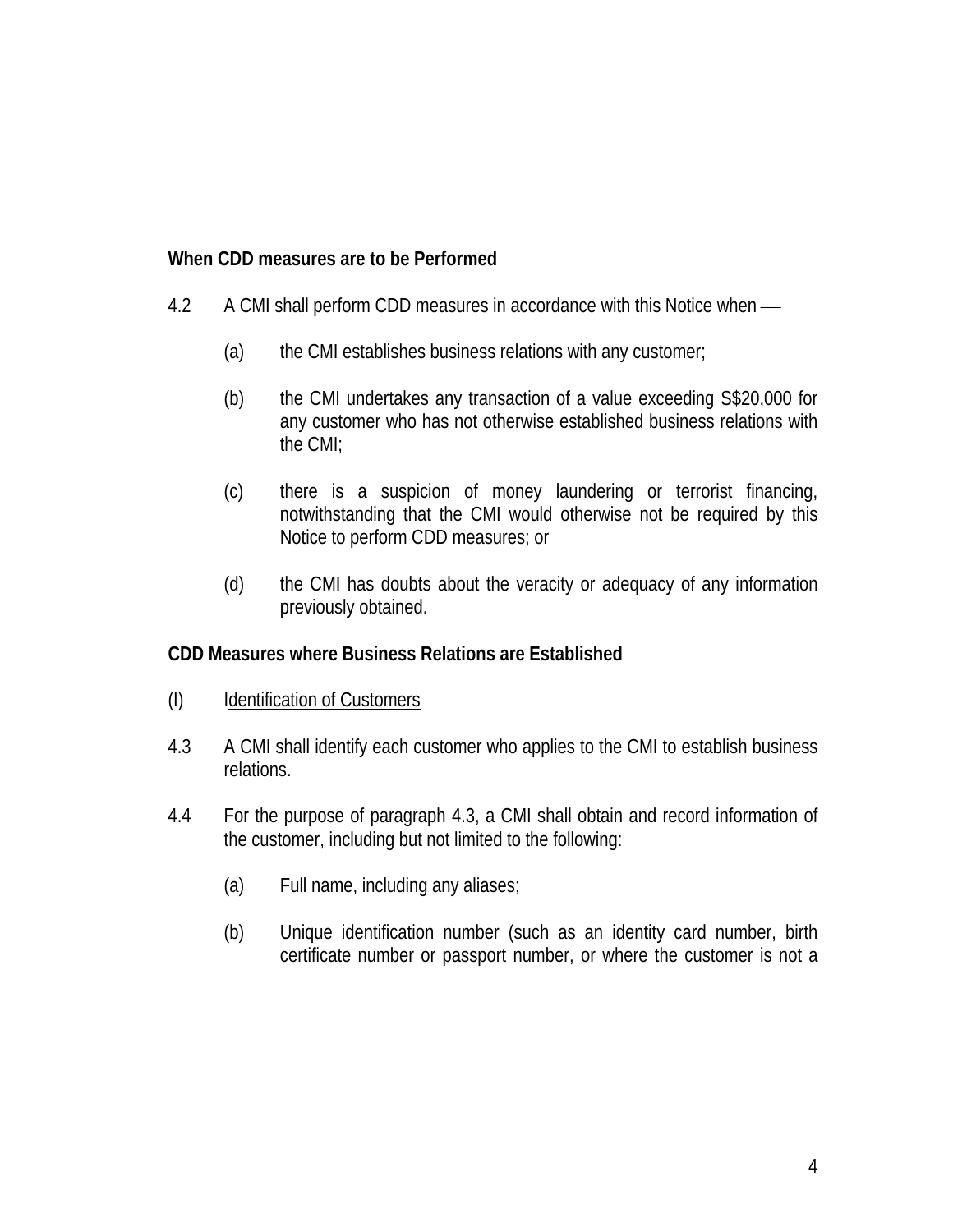natural person, the incorporation number or business registration number);

- (c) Existing residential address, registered or business address (as may be appropriate) and contact telephone number(s);
- (d) Date of birth, incorporation or registration (as may be appropriate); and
- (e) Nationality or place of incorporation or registration (as may be appropriate).
- 4.5 Where the customer is a company, the CMI shall, apart from identifying the customer, also identify the directors of the company.
- 4.6 Where the customer is a partnership or a limited liability partnership, the CMI shall, apart from identifying the customer, also identify the partners.
- 4.7 Where the customer is any other body corporate or unincorporate, the CMI shall, apart from identifying the customer, also identify the persons having executive authority in that body corporate or unincorporate.
- (II) Verification of Identity
- 4.8 A CMI shall verify the identity of the customer using reliable, independent sources.
- 4.9 A CMI shall retain copies of all reference documents used to verify the identity of the customer.
- (III) Identification and Verification of Identity of Natural Persons Appointed to Act on the Customer's Behalf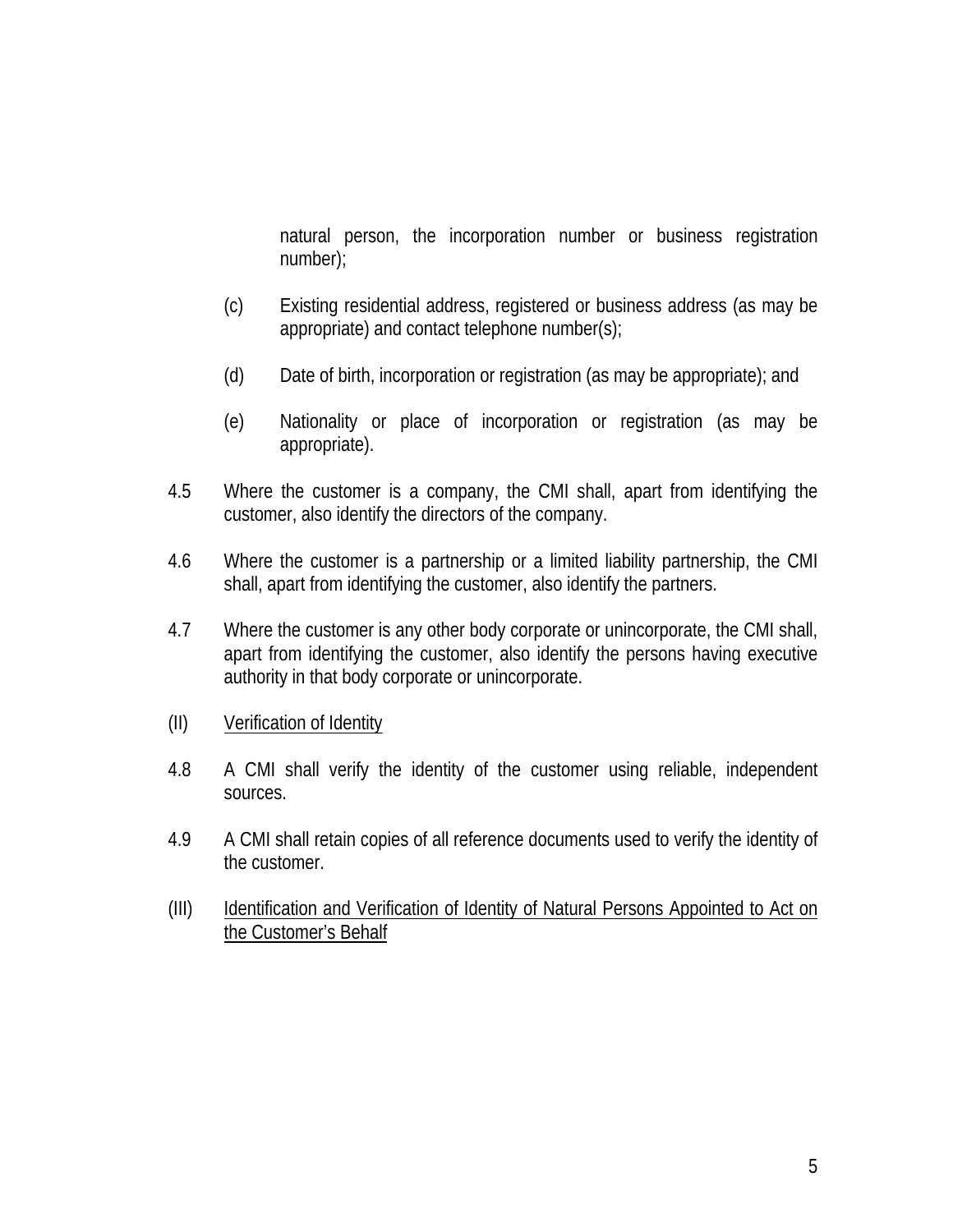- 4.10 Where the customer appoints one or more natural persons to act on his behalf in establishing business relations with the CMI or the customer is not a natural person, a CMI shall —
	- (a) identify the natural persons that act or are appointed to act on behalf of the customer;
	- (b) verify the identity of these persons using reliable, independent sources; and
	- (c) retain copies of all reference documents used to verify the identity of these persons.
- 4.11 A CMI shall verify the due authority of such persons to act on behalf of the customer.
- 4.12 A CMI shall verify the due authority of such persons to act by obtaining, including but not limited to the following:
	- (a) the appropriate documentary evidence that the customer has appointed the persons to act on its behalf; and
	- (b) the specimen signatures of the persons appointed.
- 4.13 Where the customer is a Singapore government entity, the CMI shall only be required to obtain such information as may be required to confirm that the customer is a Singapore government entity as asserted.
- (IV) Identification and Verification of Identity of Beneficial Owners
- 4.14 Subject to paragraph 4.17, a CMI shall inquire if there exists any beneficial owner in relation to a customer.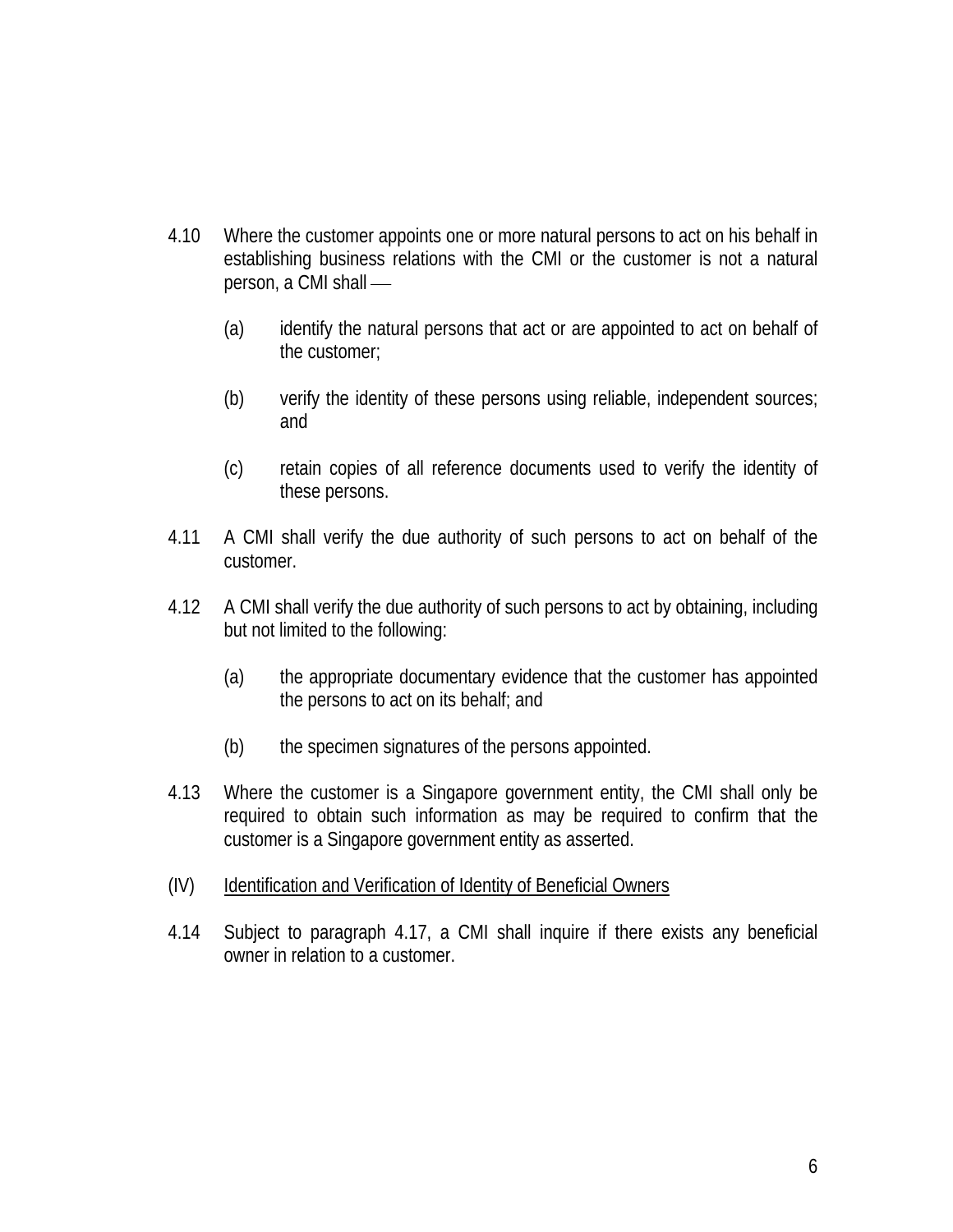- 4.15 Where there is one or more beneficial owner in relation to a customer, the CMI shall take reasonable measures to obtain information sufficient to identify and verify the identities of the beneficial owner.
- 4.16 Where the customer is not a natural person, the CMI shall take reasonable measures to understand the ownership and control structure of the customer.
- 4.17 A CMI shall not be required to inquire if there exists any beneficial owner in relation to a customer that is  $\equiv$ 
	- (a) a Singapore government entity;
	- (b) a foreign government entity;
	- (c) an entity listed on the Singapore Exchange;
	- (d) an entity listed on a stock exchange outside of Singapore that is subject to regulatory disclosure requirements;
	- (e) a financial institution supervised by the Authority (other than a holder of a money changer's licence or a holder of a remittance licence, unless specifically notified by the Authority);
	- (f) a financial institution incorporated or established outside Singapore that is subject to and supervised for compliance with AML/CFT requirements consistent with standards set by the FATF; or
	- $(q)$  an investment vehicle where the managers are financial institutions
		- (i) supervised by the Authority; or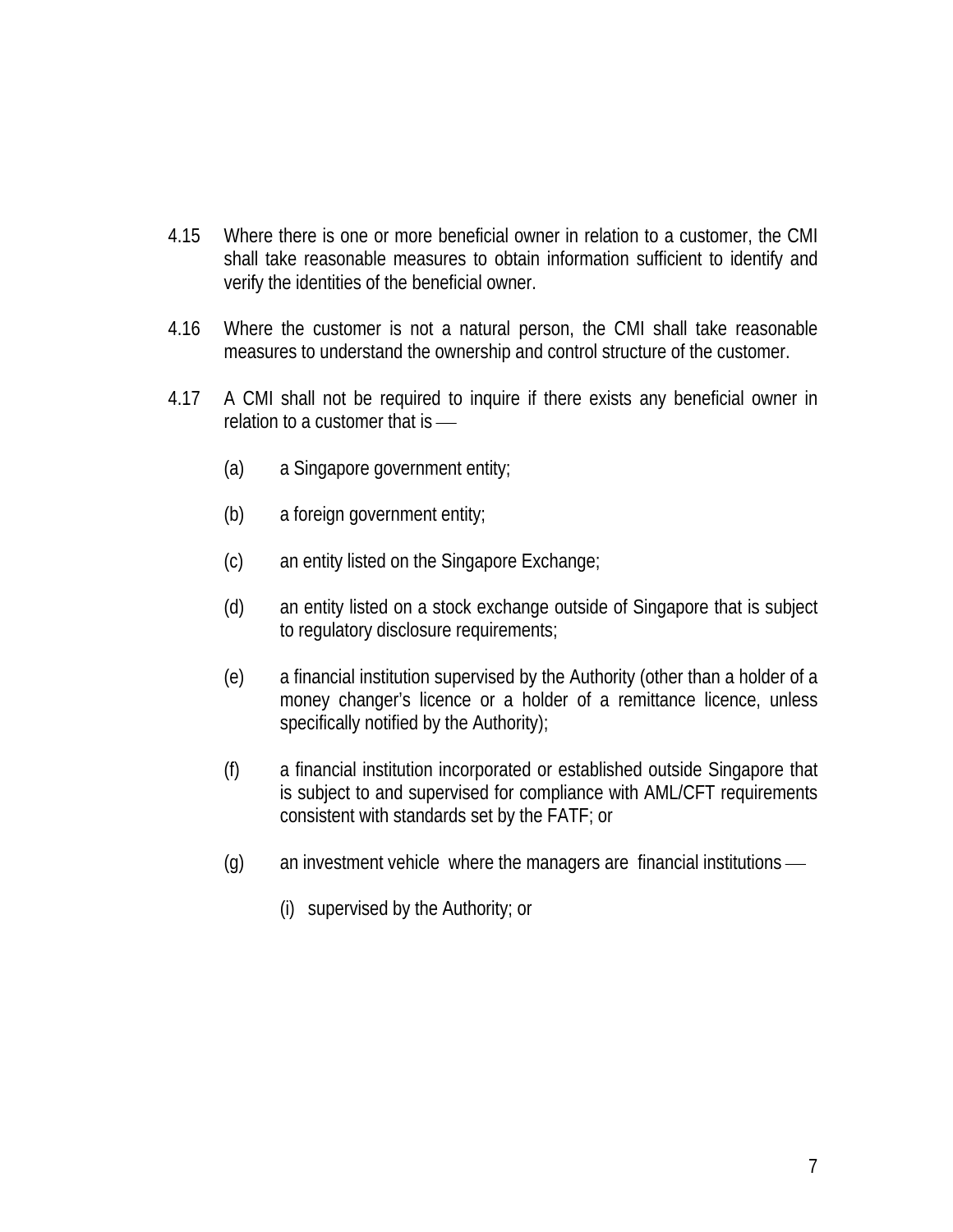(ii) incorporated or established outside Singapore but are subject to and supervised for compliance with AML/CFT requirements consistent with standards set by the FATF,

unless the CMI suspects that the transaction is connected with money laundering or terrorist financing.

- 4.18 For the purposes of paragraphs 4.17(f) and 4.17(g)(ii), a CMI shall document the basis for its determination that the requirements in those paragraphs have been duly met.
- (V) Information on the Purpose and Intended Nature of Business Relations
- 4.19 A CMI shall obtain, from the customer, when processing the application to establish business relations, information as to the purpose and intended nature of business relations.
- (VI) Ongoing Monitoring
- 4.20 A CMI shall monitor on an ongoing basis, its business relations with customers.
- 4.21 A CMI shall, during the course of business relations, observe the conduct of the customer's account and scrutinise transactions undertaken to ensure that the transactions are consistent with the CMI's knowledge of the customer, its business and risk profile and where appropriate, the source of funds.
- 4.22 A CMI shall pay special attention to all complex or unusually large transactions or unusual patterns of transactions that have no apparent or visible economic or lawful purpose.
- 4.23 A CMI shall, to the extent possible, inquire into the background and purpose of the transactions in paragraph 4.22 and document its findings with a view to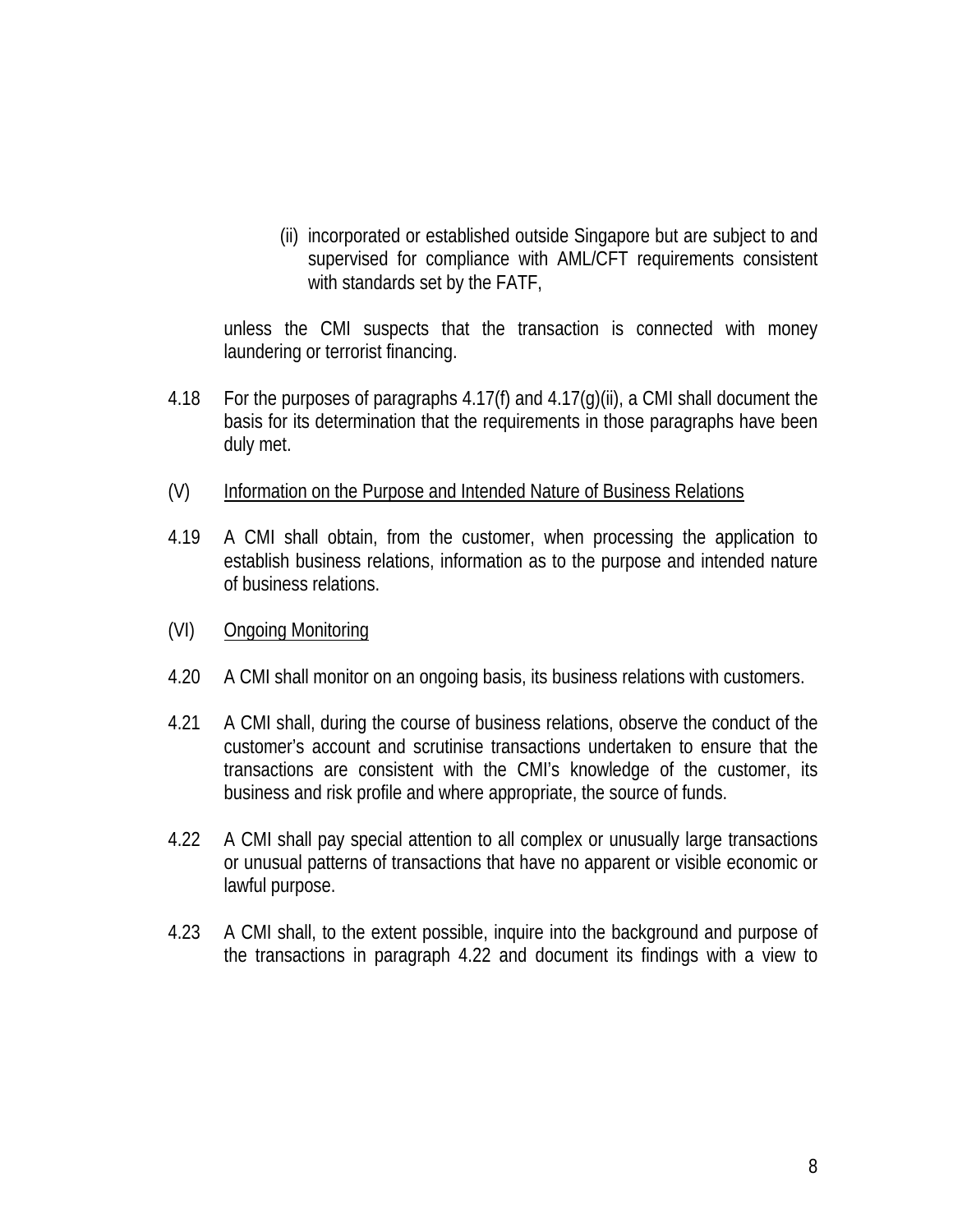making this information available to the relevant competent authorities should the need arise.

4.24 A CMI shall periodically review the adequacy of customer identification information obtained in respect of customers and beneficial owners and ensure that the information is kept up to date, particularly for higher risk categories of customers.

#### **Non-Face-to-Face Verification**

- 4.25 A CMI shall put in place policies and procedures to address any specific risks associated with non-face-to-face business relationships or transactions.
- 4.26 A CMI shall implement the policies and procedures referred to in paragraph 4.25 when establishing customer relationships and when conducting ongoing due diligence.
- 4.27 Where there is no face-to-face contact, the CMI shall carry out CDD measures that are as stringent as those that would be required to be performed if there were face-to-face contact.

#### **Reliance on Identification and Verification Already Performed**

- 4.28 When a CMI ("acquiring CMI") acquires, either in whole or in part, the business of another financial institution (whether in Singapore or elsewhere), the acquiring CMI shall perform CDD measures on customers acquired with the business at the time of acquisition except where the acquiring CMI has —
	- (a) acquired at the same time all corresponding customer records (including customer identification information) and has no doubt or concerns about the veracity or adequacy of the information so acquired; and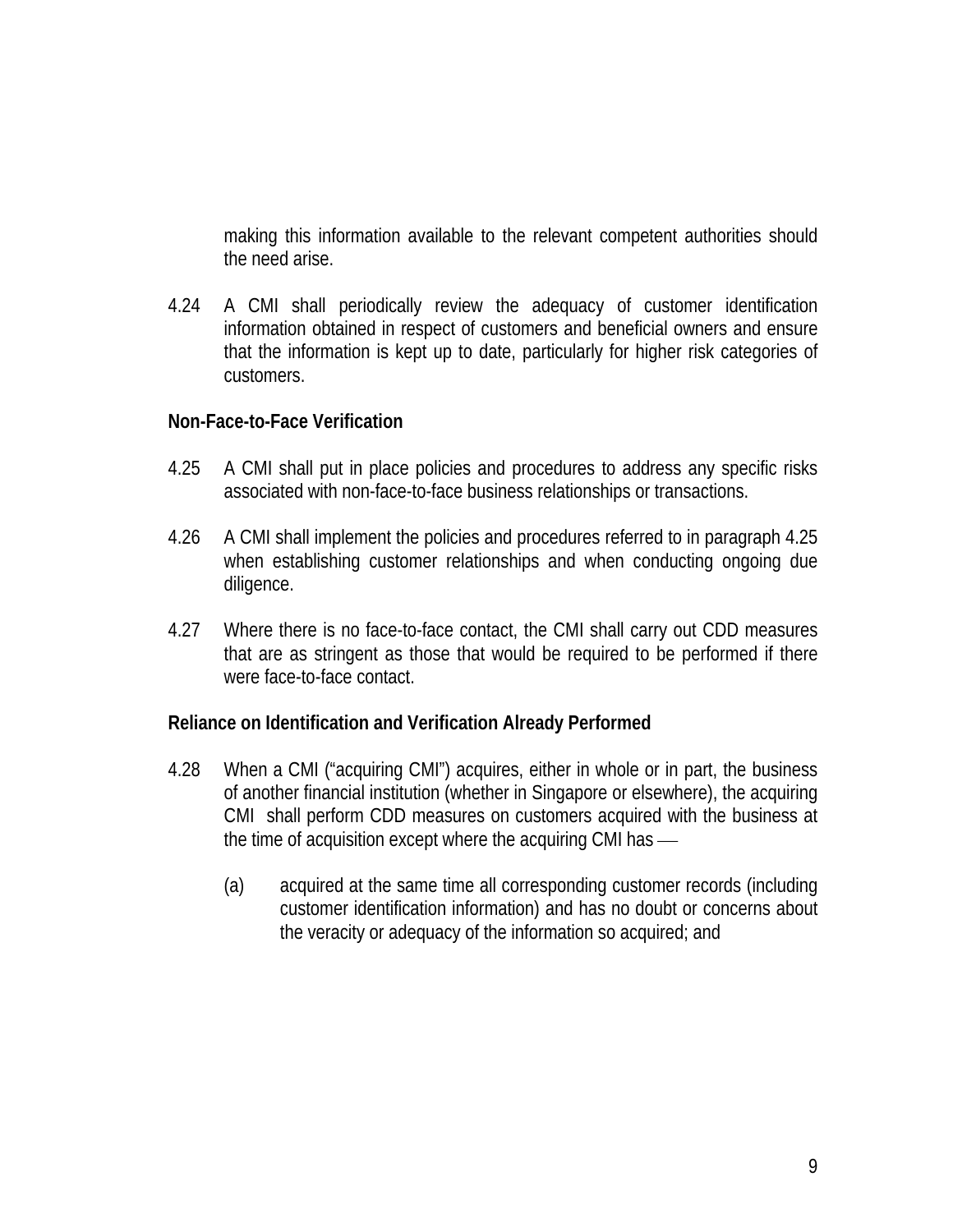(b) conducted due diligence enquiries that have not raised any doubt on the part of the acquiring CMI as to the adequacy of AML/CFT measures previously adopted in relation to the business or part thereof now acquired by the acquiring CMI.

### **CDD Measures for Non-Account Holders**

- 4.29 A CMI that undertakes any transaction of a value exceeding S\$20,000 for any customer who does not otherwise have business relations with the CMI shall  $\_\_$ 
	- (a) establish and verify the identity of the customer as if the customer had applied to the CMI to establish business relations; and
	- (b) record adequate details of the transaction so as to permit the reconstruction of the transaction, including the nature and date of the transaction, the type and amount of currency involved, the value date, and the details of the payee or beneficiary.
- 4.30 Where a CMI suspects that two or more transactions are or may be related, linked or the result of a deliberate restructuring of an otherwise single transaction into smaller transactions in order to evade the measures provided for in this Notice, the CMI shall treat the transactions as a single transaction and aggregate their values for the purpose of this Notice.

# **Timing for Verification**

- 4.31 Subject to paragraph 4.32 of this Notice, a CMI shall complete verification of the identity of the customer and beneficial owner  $\overline{\phantom{a}}$ 
	- (a) before the CMI establishes business relations; or
	- (b) before the CMI undertakes any transaction for a customer, where the customer does not have business relations with the CMI.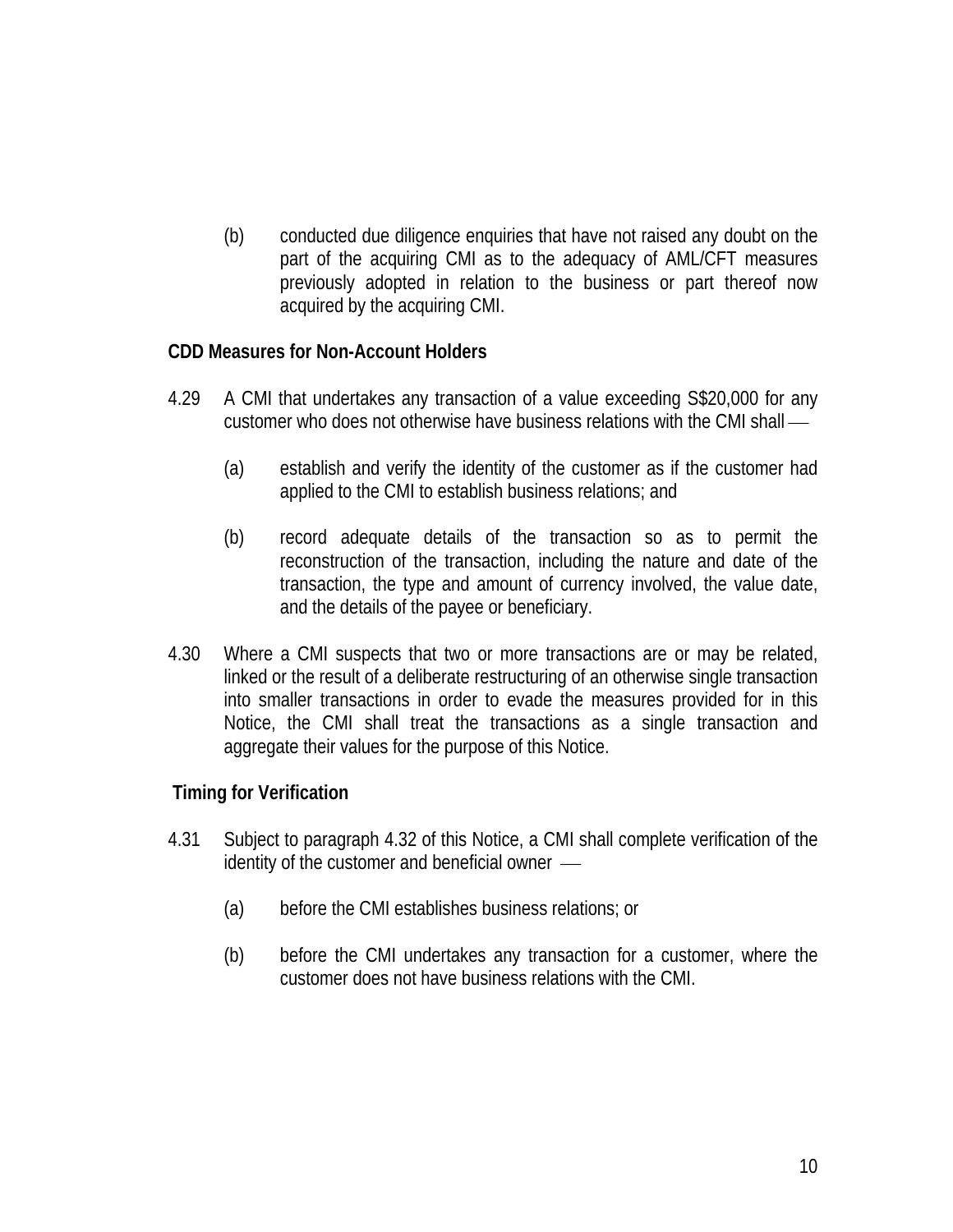- 4.32 A CMI may establish business relations with a customer before completing the verification of the identity of the customer and beneficial owner if —
	- (a) the deferral of completion of the verification of the identity of the customer and beneficial owner is essential in order not to interrupt the normal conduct of business operations; and
	- (b) the risks of money laundering and terrorist financing can be effectively managed by the CMI.
- 4.33 Where the CMI establishes business relations before verification of the identity of the customer or beneficial owner, the CMI shall complete such verification as soon as is reasonably practicable.

#### **Where CDD Measures are Not Completed**

4.34 Where the CMI is unable to complete CDD measures, it shall terminate the business relationship and consider if the circumstances are suspicious so as to warrant the filing of an STR.

#### **Joint Account**

4.35 In the case of a joint account, a CMI shall perform CDD measures on all of the joint account holders as if each of them were individually customers of the CMI.

# **Existing Customers**

4.36 A CMI shall perform such CDD measures as may be appropriate to its existing customers having regard to its own assessment of materiality and risk.

# **5 SIMPLIFIED CUSTOMER DUE DILIGENCE**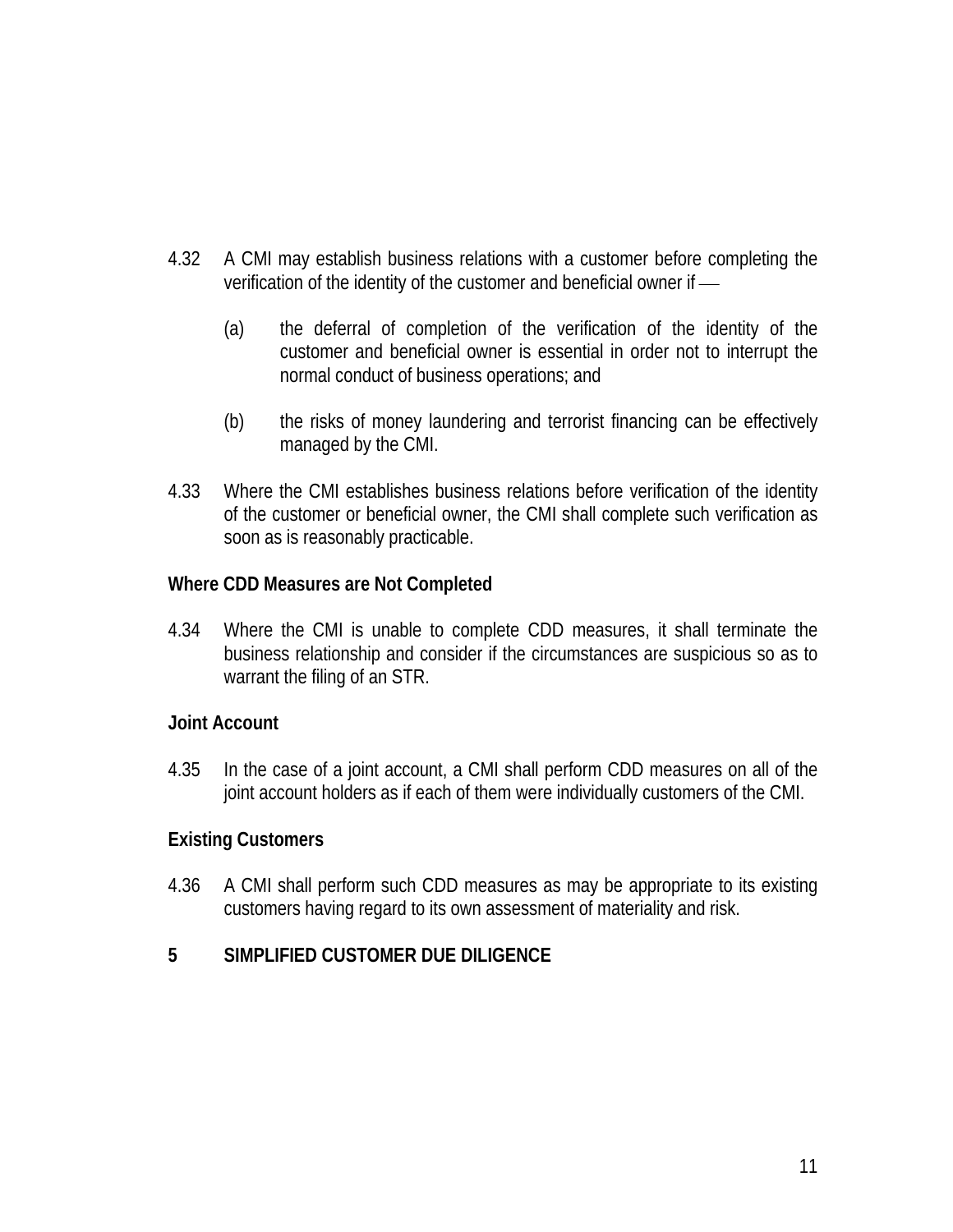- 5.1 Subject to paragraph 5.2, a CMI may perform such simplified CDD measures as it considers adequate to effectively identify and verify the identity of the customer, a natural person appointed to act on the customer's behalf and any beneficial owner if it is satisfied that the risks of money laundering and terrorist financing are low.
- 5.2 No CMI shall perform simplified CDD measures in the following circumstances:
	- (a) where the customers are from or in countries and jurisdictions known to have inadequate AML/CFT measures, as determined by the CMI for itself or notified to CMIs generally by the Authority or by other foreign regulatory authorities; or
	- (b) where the CMI suspects that money laundering or terrorist financing is involved.

[SFA04-N02 (Amendment) 2009]

- 5.3 A CMI may perform simplified CDD measures in relation to a customer that is a financial institution supervised by the Authority (other than a holder of a money changer's licence or a holder of a remittance licence, unless specifically notified by the Authority).
- 5.4 Where the CMI performs simplified CDD measures in relation to a customer, it shall document —
	- (a) the details of its risk assessment; and
	- (b) the nature of the simplified CDD measures.

# **6 ENHANCED CUSTOMER DUE DILIGENCE**

#### **Politically Exposed Persons**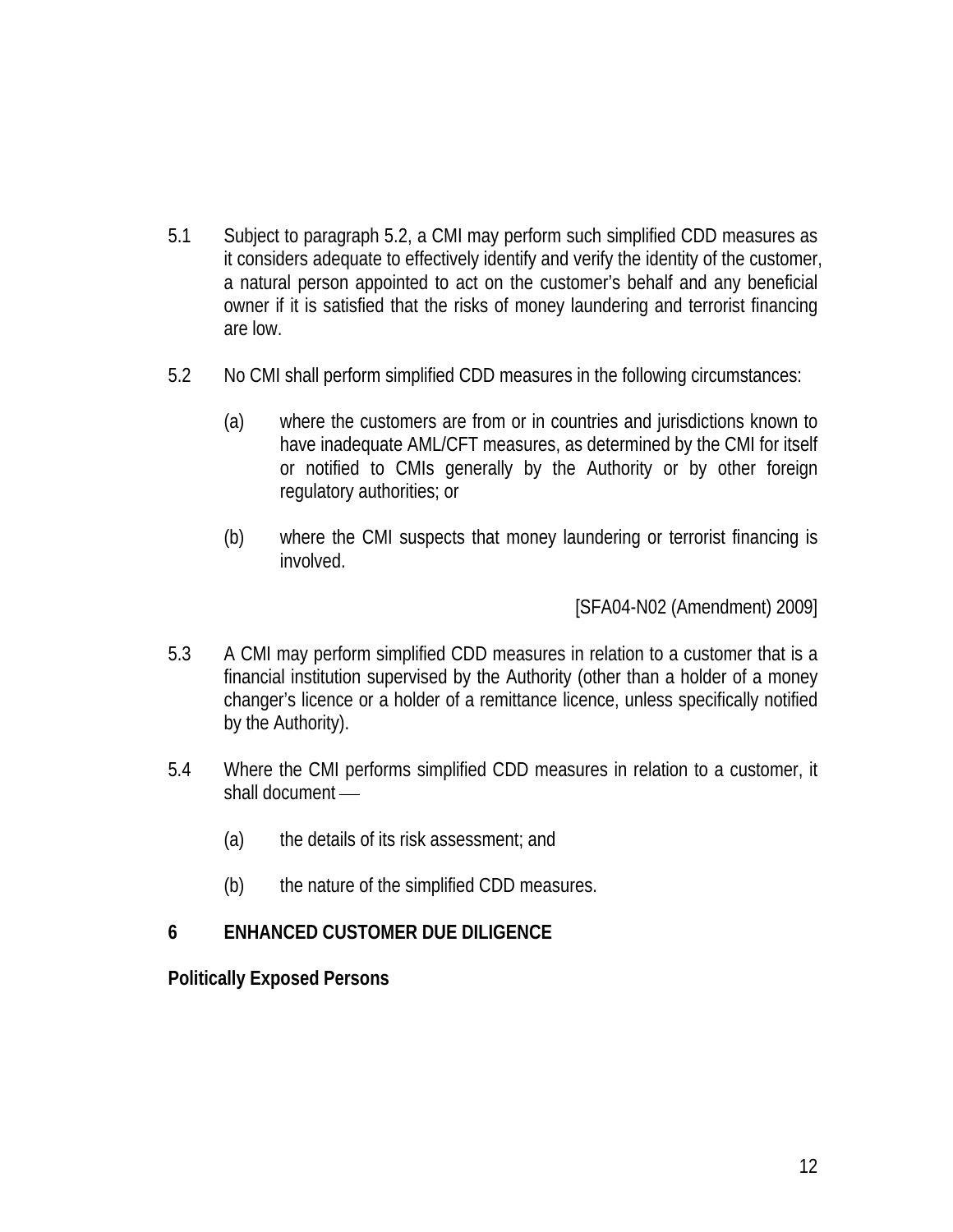6.1 For the purposes of paragraph  $6 - \epsilon$ 

"politically exposed person" means —

- (a) a natural person who is or has been entrusted with prominent public functions whether in Singapore or a foreign country;
- (b) immediate family members of such a person; or
- (c) close associates of such a person.

[SFA04-N02 (Amendment) 2009]

"prominent public functions" includes the roles held by a head of state, a head of government, government ministers, senior civil servants, senior judicial or military officials, senior executives of state owned corporations, and senior political party officials.

- 6.2 A CMI shall, in addition to performing CDD measures specified in paragraph 4, perform enhanced CDD measures in relation to politically exposed persons, including but not limited to the following:
	- (a) implement appropriate internal policies, procedures and controls to determine if a customer or beneficial owner is a politically exposed person;
	- (b) obtain approval from the CMI's senior management to establish or continue business relations, where the customer or beneficial owner is a politically exposed person or subsequently becomes a politically exposed person;
	- (c) establish, by appropriate and reasonable means, the source of wealth and source of funds of any customer or beneficial owner; and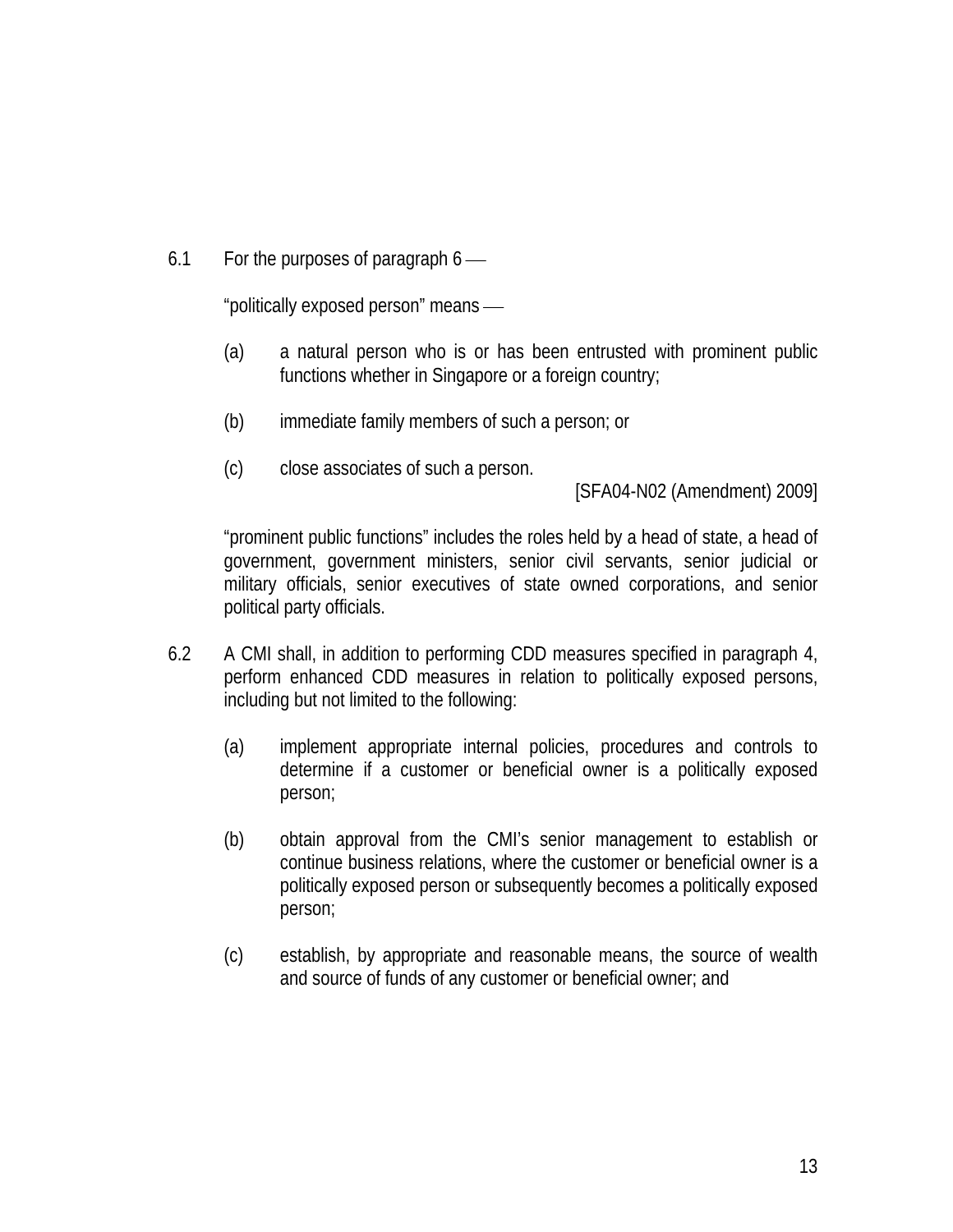(d) conduct, during the course of business relations, enhanced monitoring of business relations with the customer.

# **Other High Risk Categories**

- 6.3 A CMI shall perform enhanced CDD measures in paragraph 6.2 for such other categories of customers, business relations or transactions as the CMI may assess to present a higher risk for money laundering and terrorist financing.
- 6.4 A CMI shall give particular attention to business relations and transactions with any person from or in countries and jurisdictions known to have inadequate AML/CFT measures, as determined by the CMI for itself or notified to CMIs generally by the Authority or other foreign regulatory authorities.

# **7 PERFORMANCE OF CDD MEASURES BY INTERMEDIARIES**

- 7.1 Subject to paragraph 7.2, a CMI may rely on an intermediary to perform the CDD measures in paragraph 4 of this Notice if the following requirements are met:
	- (a) the CMI is satisfied that the intermediary it intends to rely upon is subject to and supervised for compliance with AML/CFT requirements consistent with standards set by the FATF, and has adequate measures in place to comply with those requirements;
	- (b) the intermediary is not one on which CMIs have been specifically precluded by the Authority from relying;
	- (c) the intermediary is able and willing to provide, without delay, upon the CMI's request, any document obtained by the intermediary, which the CMI would be required or would want to obtain.

[SFA04-N02 (Amendment) 2009]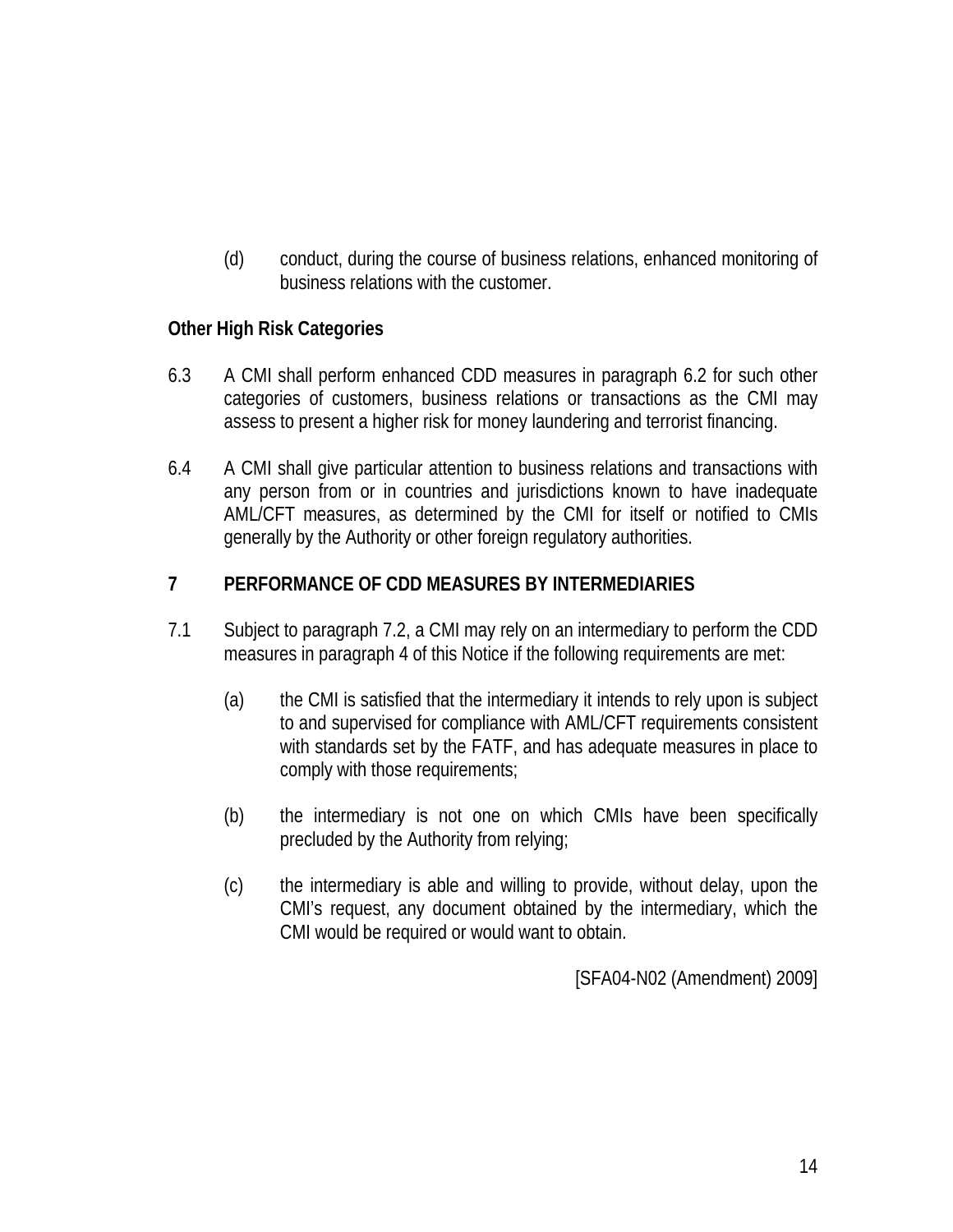- 7.2 No CMI shall rely on an intermediary to conduct ongoing monitoring of customers.
- 7.3 Where a CMI relies on an intermediary to perform the CDD measures, it shall:
	- (a) document the basis for its satisfaction that the requirements in paragraph 7.1(a) have been met except where the intermediary is a financial institution supervised by the Authority (other than a holder of a money changer's licence or a holder of a remittance licence); and
	- (b) immediately obtain from the intermediary the CDD information which the intermediary had obtained.

[SFA04-N02 (Amendment) 2009]

7.4 For the avoidance of doubt, notwithstanding the reliance upon an intermediary, the CMI shall remain responsible for its AML/CFT obligations in this Notice.

# **8 RECORD KEEPING**

- 8.1 A CMI shall prepare, maintain and retain documentation on all its business relations and transactions with its customers such that —
	- (a) all requirements imposed by law (including this Notice) are met;
	- (b) any transaction undertaken by the CMI can be reconstructed so as to provide, if necessary, evidence for prosecution of criminal activity;
	- (c) the relevant competent authorities in Singapore and the internal and external auditors of the CMI are able to review the CMI's transactions and assess the level of compliance with this Notice; and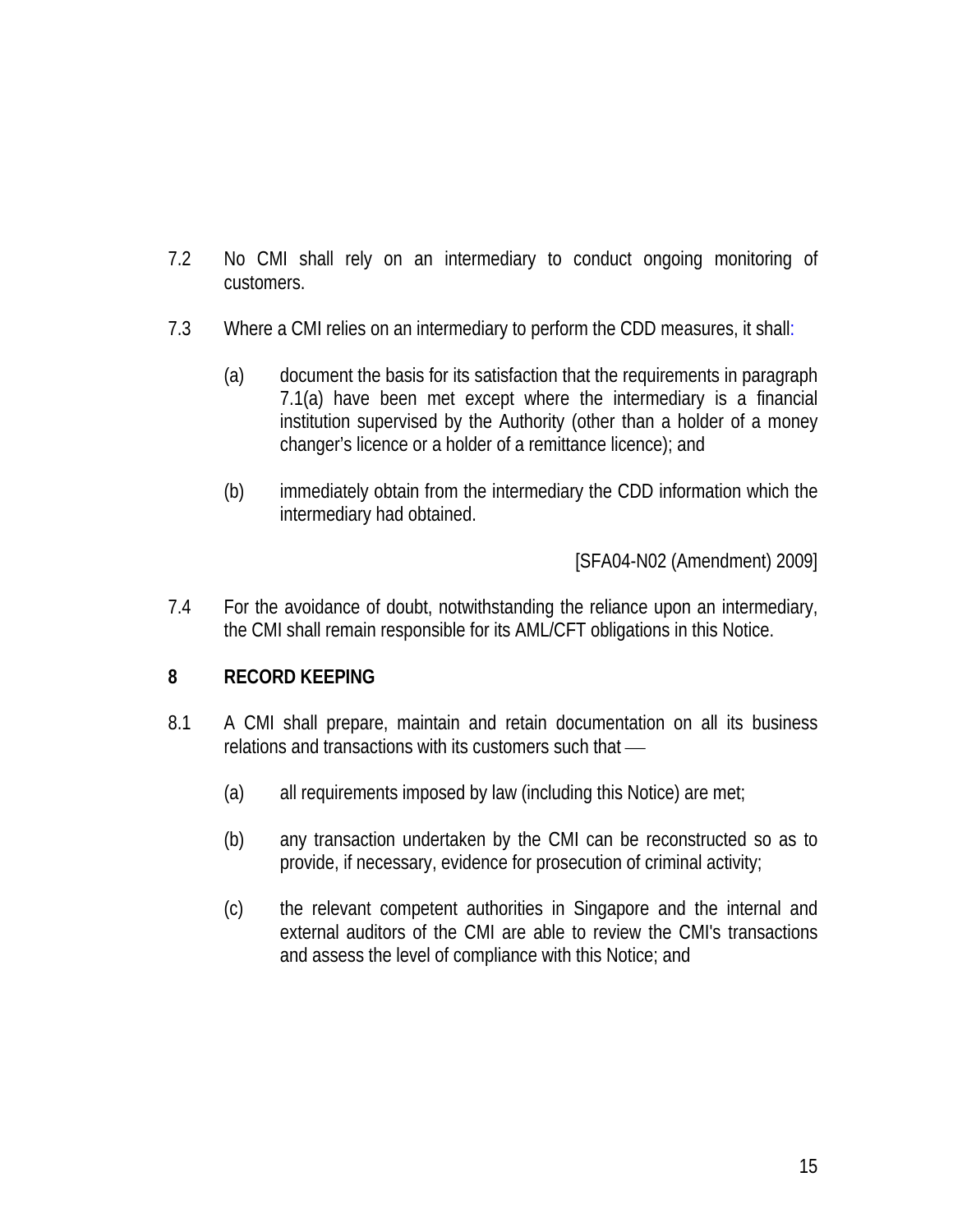- (d) the CMI can satisfy, within a reasonable time or any more specific time period imposed by law, any enquiry or order from the relevant competent authorities in Singapore for information.
- 8.2 Subject to paragraph 8.4 and any other requirements imposed by law, a CMI shall, when setting its record retention policies, comply with the following document retention periods:
	- (a) a period of at least 5 years following termination of business relation for customer identification information, and other documents relating to the establishment of business relations, as well as account files and business correspondence; and
	- (b) a period of at least 5 years following the completion of the transaction for records relating to a transaction, including any information needed to explain and reconstruct the transaction.
- 8.3 A CMI may retain documents as originals or copies, in paper or electronic form or on microfilm, provided that they are admissible as evidence in a Singapore court of law.
- 8.4 A CMI shall retain records pertaining to a matter which is under investigation or which has been the subject of an STR for such longer period as may be necessary in accordance with any request or order from STRO or from other relevant competent authorities.

# **9 SUSPICIOUS TRANSACTIONS REPORTING**

9.1 A CMI shall keep in mind the provisions in the Corruption, Drug Trafficking and Other Serious Crimes (Confiscation of Benefits) Act<sup>[1](#page-15-0)</sup> and in the Terrorism (Suppression of Financing) Act (Cap. 325) that provide for the reporting to the

<span id="page-15-0"></span> $\overline{a}$ 1 Please note in particular section 48 of the Corruption, Drug Trafficking and Other Serious Crimes (Confiscation of Benefits) Act on tipping-off.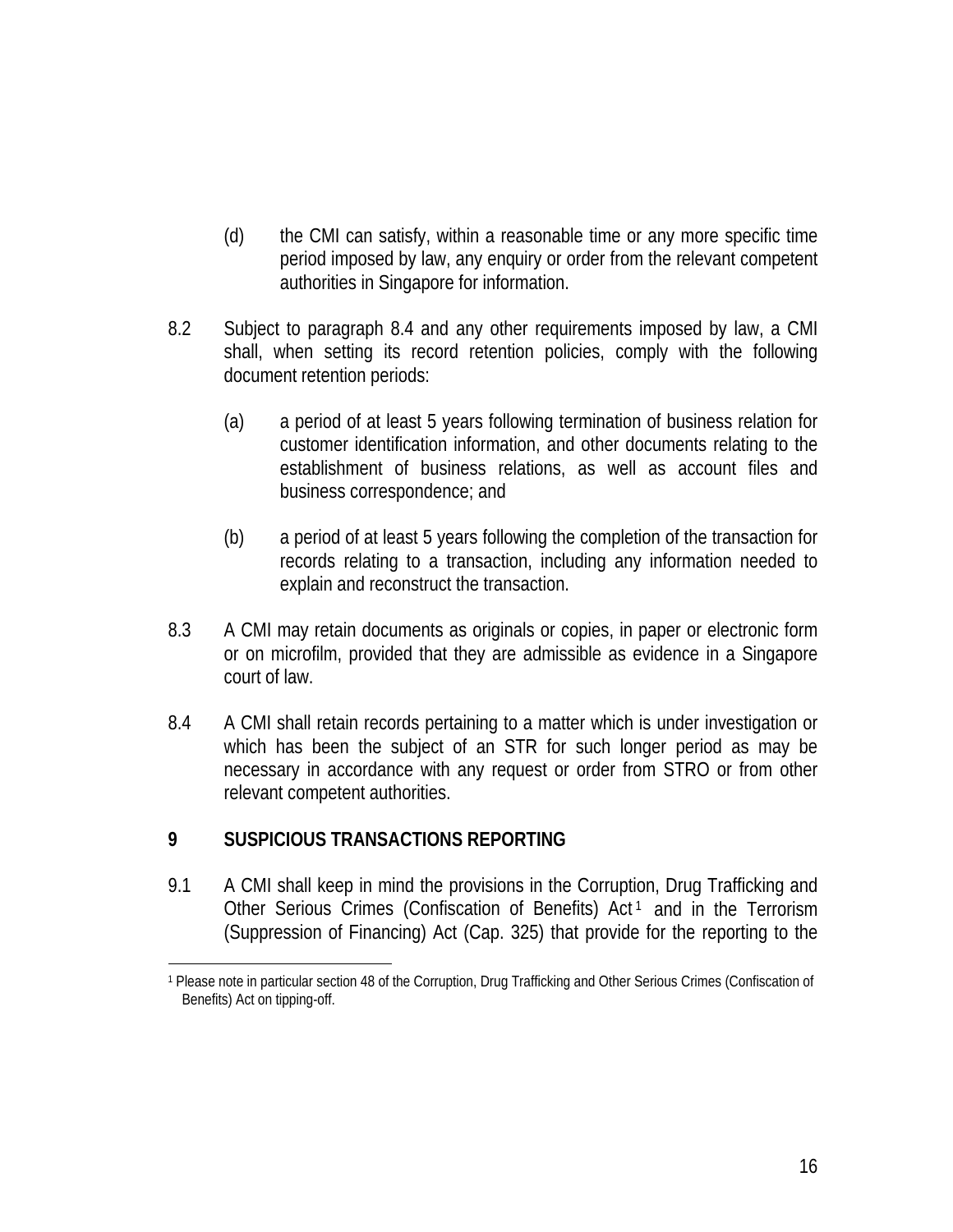competent authorities of transactions suspected of being connected with money laundering or terrorist financing, and implement appropriate internal policies, procedures and controls for meeting its obligations under the law, including the following:

- (a) establish a single reference point within the organisation to whom all staff are instructed to promptly refer all transactions suspected of being connected with money-laundering or terrorist financing, for possible referral to STRO via STRs; and
- (b) keep records of all transactions referred to STRO, together with all internal findings and analysis done in relation to them.
- 9.2 A CMI shall submit reports on suspicious transactions (including attempted transactions) to STRO, and extend a copy to the Authority for information.
- 9.3 A CMI shall consider if the circumstances are suspicious so as to warrant the filing of an STR and document the basis for its determination where  $-\!\!-\!\!$ 
	- (a) the CMI is for any reason unable to complete CDD measures; or
	- (b) the customer is reluctant, unable or unwilling to provide any information requested by the CMI, decides to withdraw a pending application to establish business relations or a pending transaction, or to terminate existing business relations.

#### **10 INTERNAL POLICIES, COMPLIANCE, AUDIT AND TRAINING**

10.1 A CMI shall develop and implement internal policies, procedures and controls to help prevent money laundering and terrorist financing and communicate these to its employees.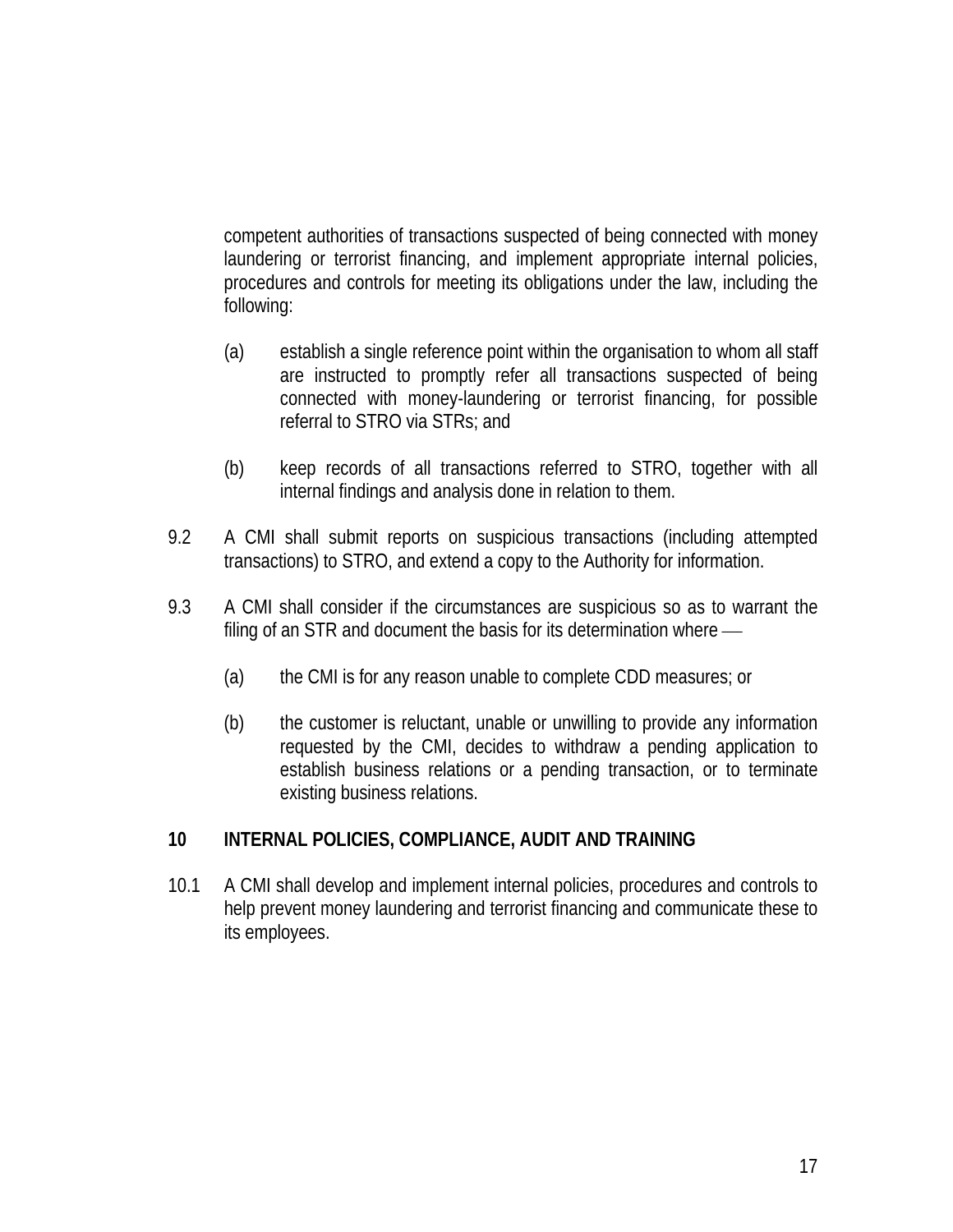- 10.2 The policies, procedures and controls shall include, amongst other things, CDD measures, record retention, the detection of unusual and/or suspicious transactions and the obligation to make suspicious transaction reports.
- 10.3 A CMI shall take into consideration money laundering and terrorist financing threats that may arise from the use of new or developing technologies, especially those that favour anonymity, in formulating its policies, procedures and controls.

#### **Group Policy**

- 10.4 A CMI that is incorporated in Singapore shall develop a group policy on AML/CFT and extend this to all of its branches and subsidiaries outside Singapore.
- 10.5 Where a CMI has a branch or subsidiary in a host country or jurisdiction known to have inadequate AML/CFT measures (as determined by the CMI for itself or notified to CMIs generally by the Authority or by other foreign regulatory authorities), the CMI shall ensure that its group policy on AML/CFT is strictly observed by the management of that branch or subsidiary.
- 10.6 Where the AML/CFT requirements in the host country or jurisdiction differ from those in Singapore, the CMI shall require that the overseas branch or subsidiary apply the higher of the two standards, to the extent that the law of the host country or jurisdiction so permits.
- 10.7 Where the law of the host country or jurisdiction conflicts with Singapore law such that the overseas branch or subsidiary is unable to fully observe the higher standard, the CMI's head office shall report this to the Authority and comply with such further directions as may be given by the Authority.

#### **Compliance**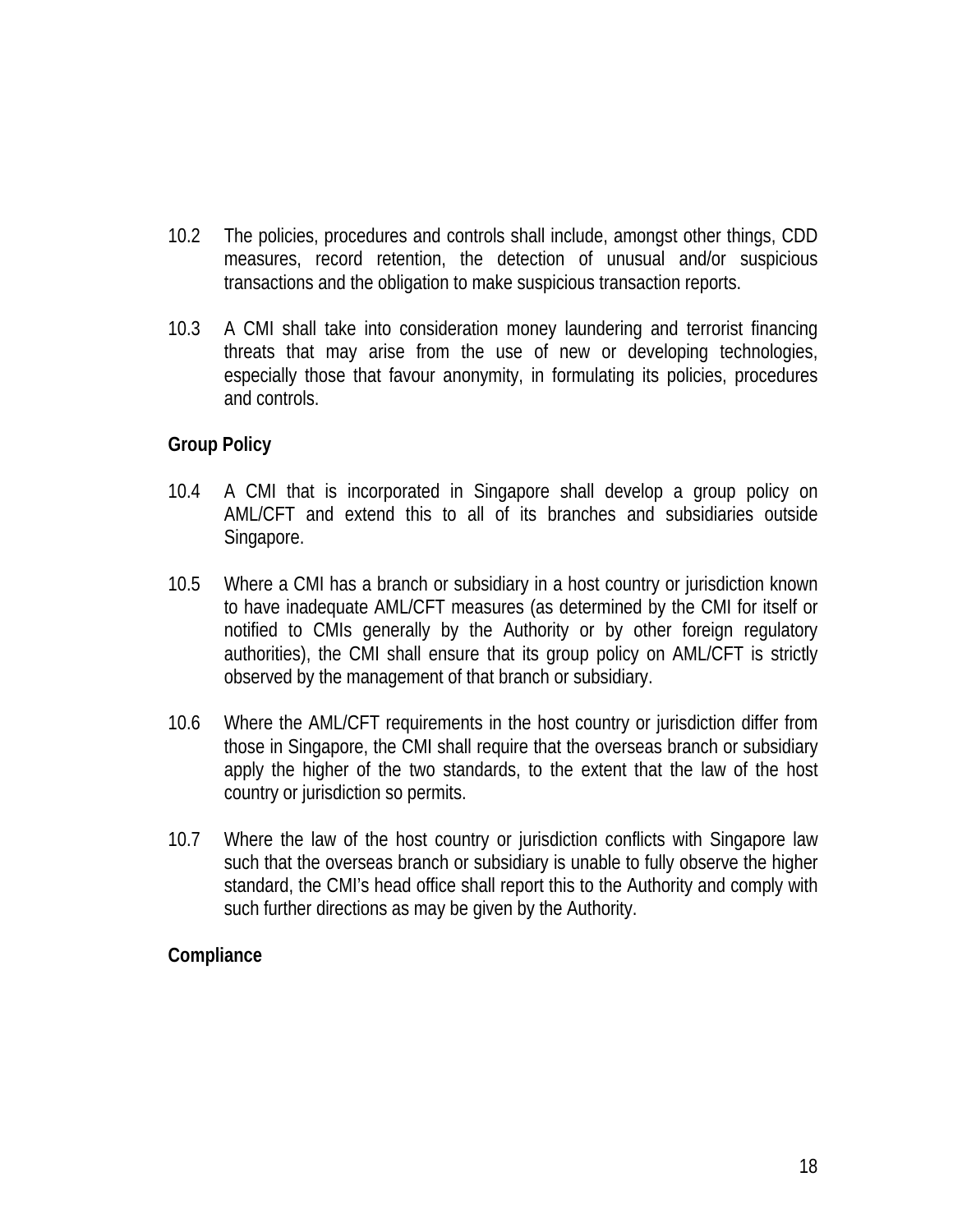- 10.8 A CMI shall develop appropriate compliance management arrangements, including at least, the appointment of a management level officer as the AML/CFT compliance officer.
- 10.9 A CMI shall ensure that the AML/CFT compliance officer, as well as any other persons appointed to assist him, has timely access to all customer records and other relevant information which they require to discharge their functions.

#### **Audit**

10.10 A CMI shall maintain an audit function that is adequately resourced and independent, and which will be able to regularly assess the effectiveness of the CMI's internal policies, procedures and controls, and its compliance with regulatory requirements.

### **Employee Hiring**

10.11 A CMI shall have in place screening procedures to ensure high standards when hiring employees.

# **Training**

- 10.12 A CMI shall take all appropriate steps to ensure that its staff (whether in Singapore or overseas) are regularly trained on —
	- (a) AML/CFT laws and regulations, and in particular, CDD measures, detecting and reporting of suspicious transactions;
	- (b) prevailing techniques, methods and trends in money laundering and terrorist financing; and